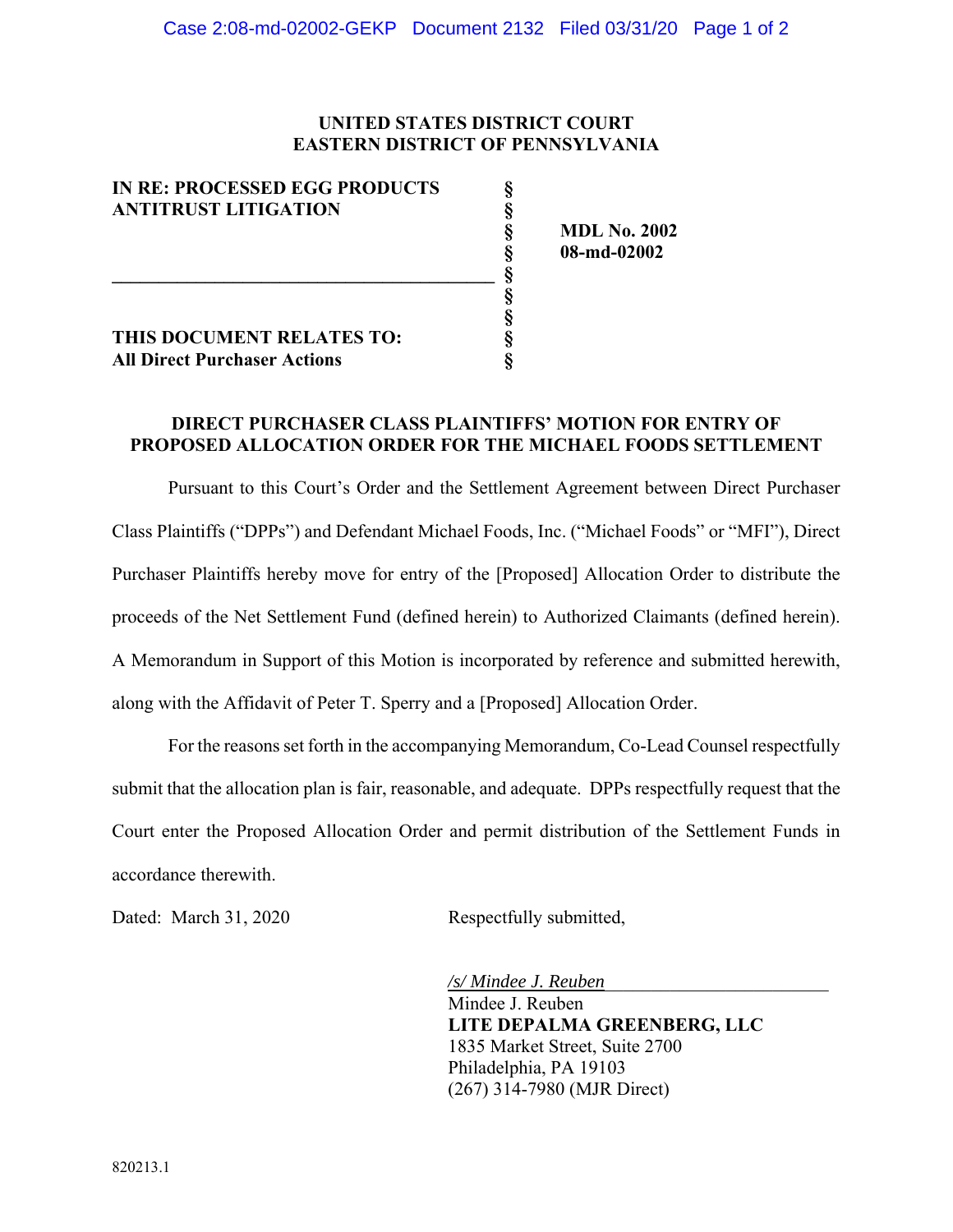(973) 623-0858 (fax) mreuben@litedepalma.com

# *Co-Lead Counsel and Liaison Counsel for Direct Purchaser Plaintiffs*

 Michael D. Hausfeld **HAUSFELD LLP** 1700 K. Street NW, Suite 650 Washington, DC 20006 (202) 540-7200 (202) 540-7201 (fax) mhausfeld@hausfeldllp.com

## *Co-Lead Counsel for Direct Purchaser Plaintiffs*

 Stanley D. Bernstein **BERNSTEIN LIEBHARD LLP**  10 East  $40^{th}$  Street,  $22^{nd}$  Floor New York, New York 10016 (212) 779-1414 (212) 779-3218 (fax) bernstein@bernlieb.com

# *Co-Lead Counsel for Direct Purchaser Plaintiffs*

 Stephen D. Susman **SUSMAN GODFREY L.L.P.**  560 Lexington Avenue, 15th Floor New York, NY 10022-6828 (212) 336-8330 (212) 336-8340 (fax) ssusman@susmangodfrey.com

# *Co-Lead Counsel for Direct Purchaser Plaintiffs*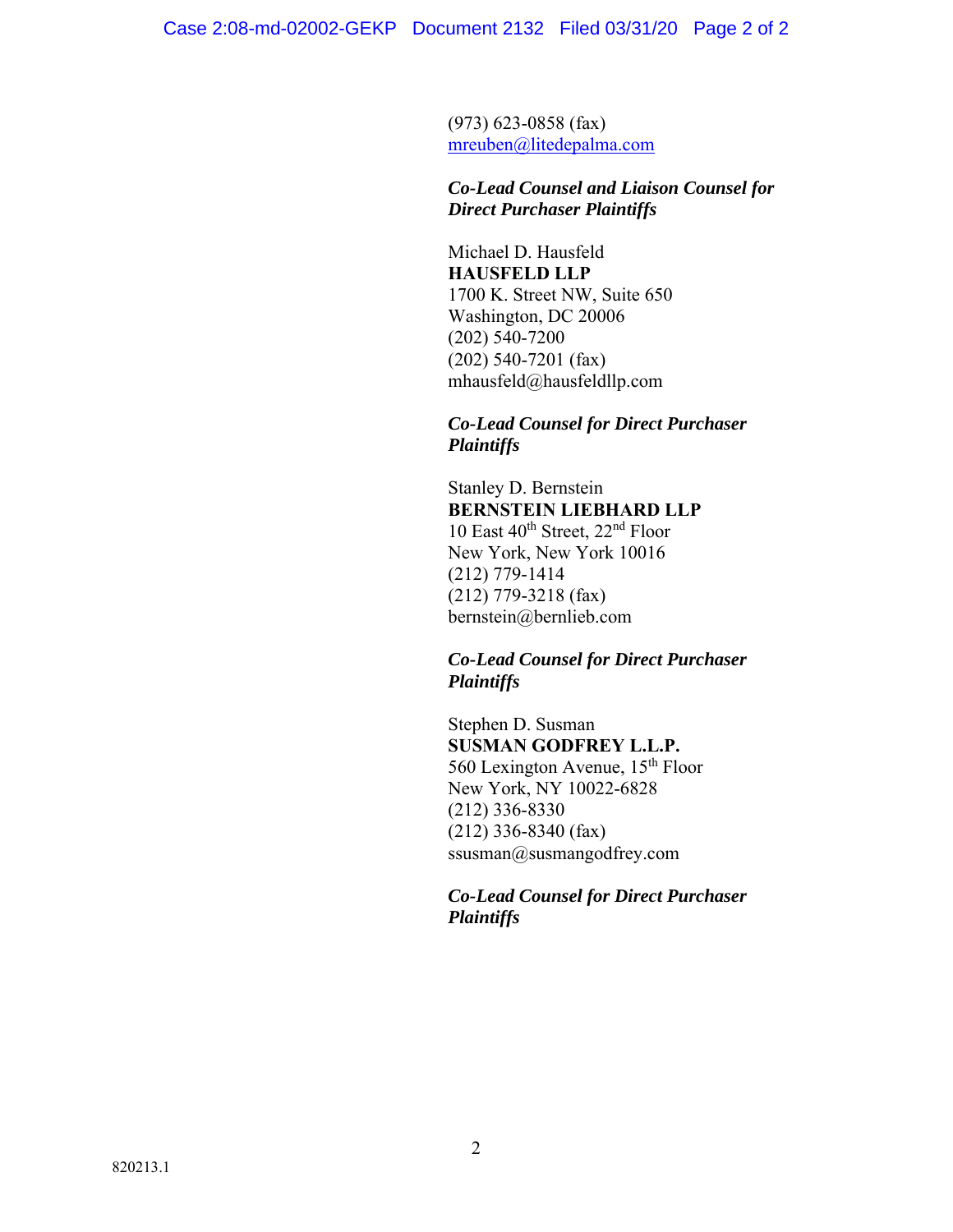### **UNITED STATES DISTRICT COURT EASTERN DISTRICT OF PENNSYLVANIA**

| <b>IN RE: PROCESSED EGG PRODUCTS</b><br><b>ANTITRUST LITIGATION</b> |  |
|---------------------------------------------------------------------|--|
|                                                                     |  |
| THIS DOCUMENT RELATES TO:<br><b>All Direct Purchaser Actions</b>    |  |

 **§ MDL No. 2002 § 08-md-02002** 

## **DIRECT PURCHASER CLASS PLAINTIFFS' MEMORANDUM OF LAW IN SUPPORT OF THEIR MOTION FOR ENTRY OF PROPOSED ALLOCATION ORDER FOR THE MICHAEL FOODS SETTLEMENT**

Pursuant to this Court's Order and the Settlement Agreement between Direct Purchaser Class Plaintiffs ("DPPs") and Defendant Michael Foods, Inc. ("Michael Foods" or "MFI"), Direct Purchaser Plaintiffs hereby move for entry of the [Proposed] Allocation Order to distribute the proceeds of the Net Settlement Fund (defined herein) to Authorized Claimants (defined herein). A copy of the [Proposed] Allocation Order is submitted herewith.

#### **Background**

 On December 8, 2016, DPPs and Michael Foods entered into a settlement agreement ("MFI Settlement Agreement"). Docket No. 1481-2. Class members have had notice of the settlement since July 20, 2017, when notice of the settlement was initially mailed and published. *See* Declaration of Shandarese Garr Regarding Settlement Administration ("Garr Aff.") at ¶ 4 (Docket No. 1561-2). No objections were filed to the Agreement. *Id.* at ¶ 11.

On November 17, 2017, this Court granted final approval of the MFI Settlement Agreement, finding the Agreement to be "fair, reasonable and adequate" pursuant to Fed. R. Civ P. 23(e). Docket No. 1572 at ¶ 7.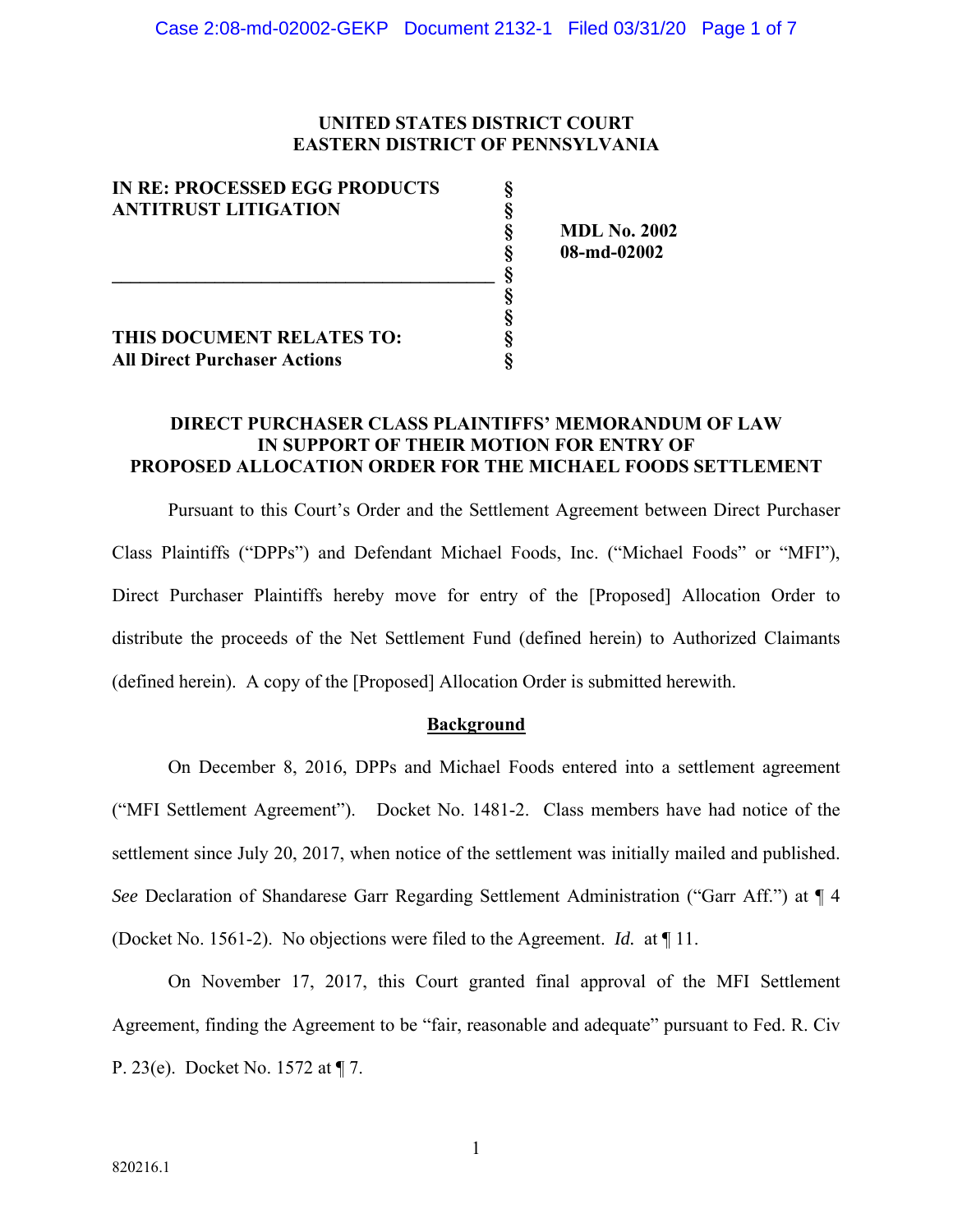#### **The Plan Of Allocation Is Fair, Reasonable, And Adequate**

 When evaluating a plan of allocation, the court utilizes the same standard for determining whether to approve the settlement; that is, "the proposed plan needs to be fair, reasonable and adequate. *McDonough v. Toys "R" Us, Inc.* 80 F. Supp. 3d 626, 628 (E.D. Pa. 2015). *See also In re Worldcom, Inc. Sec. Litig.*, 2005 WL 2319118, at \*21 (S.D.N.Y. Sept. 21, 2005) ("An allocation formula need only have a reasonable, rational basis, particularly if recommended by experienced and competent class counsel."). "In general, a plan of allocation that reimburses class members based on the type and extent of their injuries is reasonable." *In re Ikon Office Solutions, Inc., Sec. Litig.*, 194 F.R.D. 166, 184 (E.D. Pa. 2000).

 DPPs propose using essentially the same method of allocating the Michael Foods Settlement Funds that was proposed and approved by the Court in connection with the distribution of the Moark Settlement Fund and the Cal-Maine Settlement Fund. *See* Docket Nos. 761 (approving Moark plan of allocation as fair, reasonable and adequate) and 1401 (approving Cal-Maine plan of allocation as fair, reasonable and adequate). However, unlike the Moark and Cal-Maine Settlement Funds, the Michael Foods Settlement Fund does not need to be allocated between two subclasses. The Michael Foods Settlement involves a single class:

> All individuals and entities that purchased shell eggs from caged birds in the United States directly from Defendants during the Class Period from September 24, 2004 through December 31, 2008.

> Excluded from the Class are the Defendants, their co-conspirators, and their respective parents, subsidiaries, and affiliates, as well as any government entities. Also excluded from the Class are purchasers of "specialty" shell eggs (such as "organic," "certified organic," "free range," "cage free," "nutritionally enhanced," or "vegetarian fed") and purchasers of hatching eggs, which are used by poultry breeders to produce breeder stock or growing stock for laying hens or meat.

Docket No. 1481-2 at ¶ 18.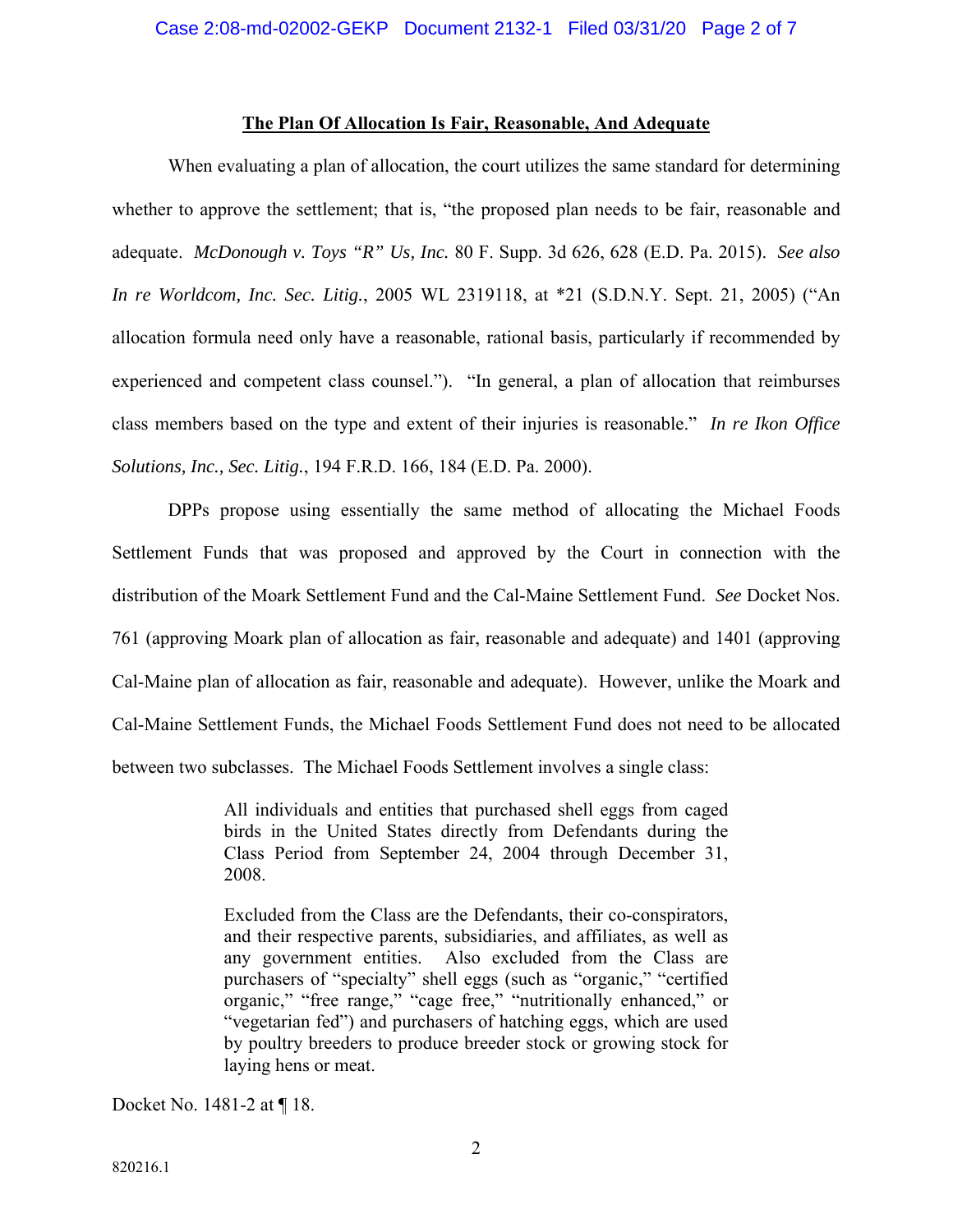#### Case 2:08-md-02002-GEKP Document 2132-1 Filed 03/31/20 Page 3 of 7

The MFI plan of allocation is designed to ensure that the Net Settlement Fund<sup>1</sup> is allocated to Authorized Claimants<sup>2</sup> based on each Authorized Claimant's approximate *pro rata* share of the total claims submitted by all Authorized Claimants. *See generally* Affidavit of Peter T. Sperry Regarding Allocation of Michael Foods, Inc. Settlement Funds, a copy of which is submitted herewith ("Sperry Aff."). Because all claimants allegedly suffered the same type of damages, *i.e.*, overcharge damages, this method of *pro rata* distribution is the most fair and reasonable way to allocate damages among claimants. *See, e.g., Bradburn Parent Teacher Store v. 3M*, 513 F. Supp. 2d 322 (E.D. Pa. 2007) (finding that proposed distribution plan to allocate settlement fund among class members based on *pro rata* share of the class's total tape purchases from defendant during the damages period was "fair, reasonable, and adequate"); *In re Remeron Direct Purchaser Antitrust Litig.*, Civ. A. No. 03-0085, 2005 WL 3008808, \*11 (D.N.J. Nov. 9, 2005) ("Plaintiffs propose to allocate the Settlement funds, net of Court approved attorneys' fees, incentive award, and expenses … in proportion to the overcharge damages incurred by each Class member due to Defendants' alleged conduct in restraint of trade. Such a method of allocating the Net Settlement Fund is inherently reasonable.").

The total value of the Net Settlement Fund for the MFI settlement at present is \$47,814,070.01.<sup>3</sup> Sperry Aff. at  $\P$  4. Each Authorized Claimant that is a member of the MFI

<sup>&</sup>lt;sup>1</sup> The Net Settlement Fund is defined as the amount of MFI settlement funds expected to remain available for distribution after (i) payments and expenses authorized under the Settlement Agreement and as approved by the Court, including those in connection with taxation matters or payments to the Claims Administrator (Docket No. 1481); (ii) any adjustment for the payment of attorneys' fees and expenses previously authorized by the Court (Docket Nos. 1481, 1570); and the addition of any interest accrued on the Settlement Fund. Sperry Aff. at ¶ 3.

 $2$  An "Authorized Claimant" is a claimant that filed a valid, sworn, and timely Claim Form and who submitted documents that the Claims Administrator determined are valid proof of purchase and purchase price. Sperry Aff. at ¶ 5.

<sup>&</sup>lt;sup>3</sup> Expenses related to notice and claims administration for the MFI Settlement, from inception through January 31, 2020, are \$188,693.61. The Claims Administrator estimates that an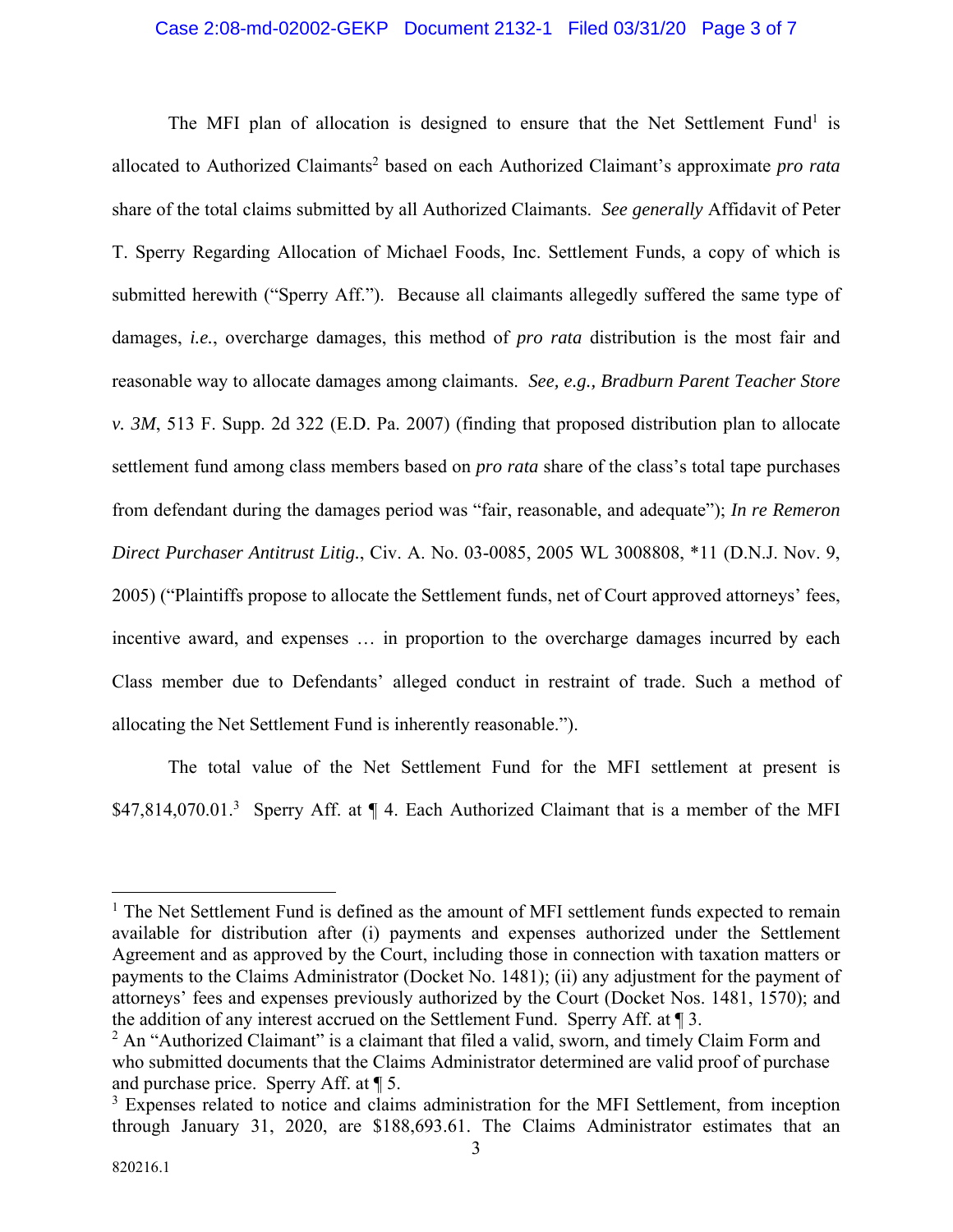#### Case 2:08-md-02002-GEKP Document 2132-1 Filed 03/31/20 Page 4 of 7

Settlement Class shall be entitled to a payment from the Net Settlement Fund for which they are eligible in the amount of approximately 0.95% of the total of their actual purchase price of shell eggs, or a total sum of \$25, whichever is greater. Sperry Aff. at ¶ 6. Epiq calculated this approximate percentage to ensure that the Net Settlement Fund is not exhausted before each Authorized Claimant can be paid. Sperry Aff. at ¶ 7. That percentage may change if the expenses differ from those anticipated by Epiq, one or more claims are subsequently denied, the amount of any claims are adjusted following resolution of disputes over the payment amounts, if any, and the addition of interest. *Id.* Any change to this percentage will be applied equally to all Authorized Claimants. *Id.* 

The minimum payment of \$25 affects only two Authorized Claimants. Sperry Aff. at \in 8. Without this minimum payment, the single Authorized Claimants would receive as little as \$0.83. *Id.* Instituting this minimum payment will affect the Net Settlement Fund by a total of \$25.28 (0.00000009% of the Net Settlement Fund). *Id.* 

 In Epiq's experience, low value checks are often misplaced or not cashed. The reissuance and cancelling of these checks can require a significant amount of administrative time, thereby increasing administrative costs for the Class. If funds were to remain unclaimed, further administration work would need to occur to disburse them, either to the claimants or as the Court otherwise directed. The additional costs associated with having to handle reissues and disbursement of these funds would certainly be greater than the \$25.28 that the \$25 base payment will engender. Sperry Aff. at ¶ 9. The increase to administrative and attorney time may also drain the settlement proceeds available for distribution to claimants. Moreover, the expense associated with sending payment to claimants with very small claim values can vastly outweigh

additional \$29,483.25 will be expended as part of the allocation process described herein and as set forth in the Proposed Allocation Order.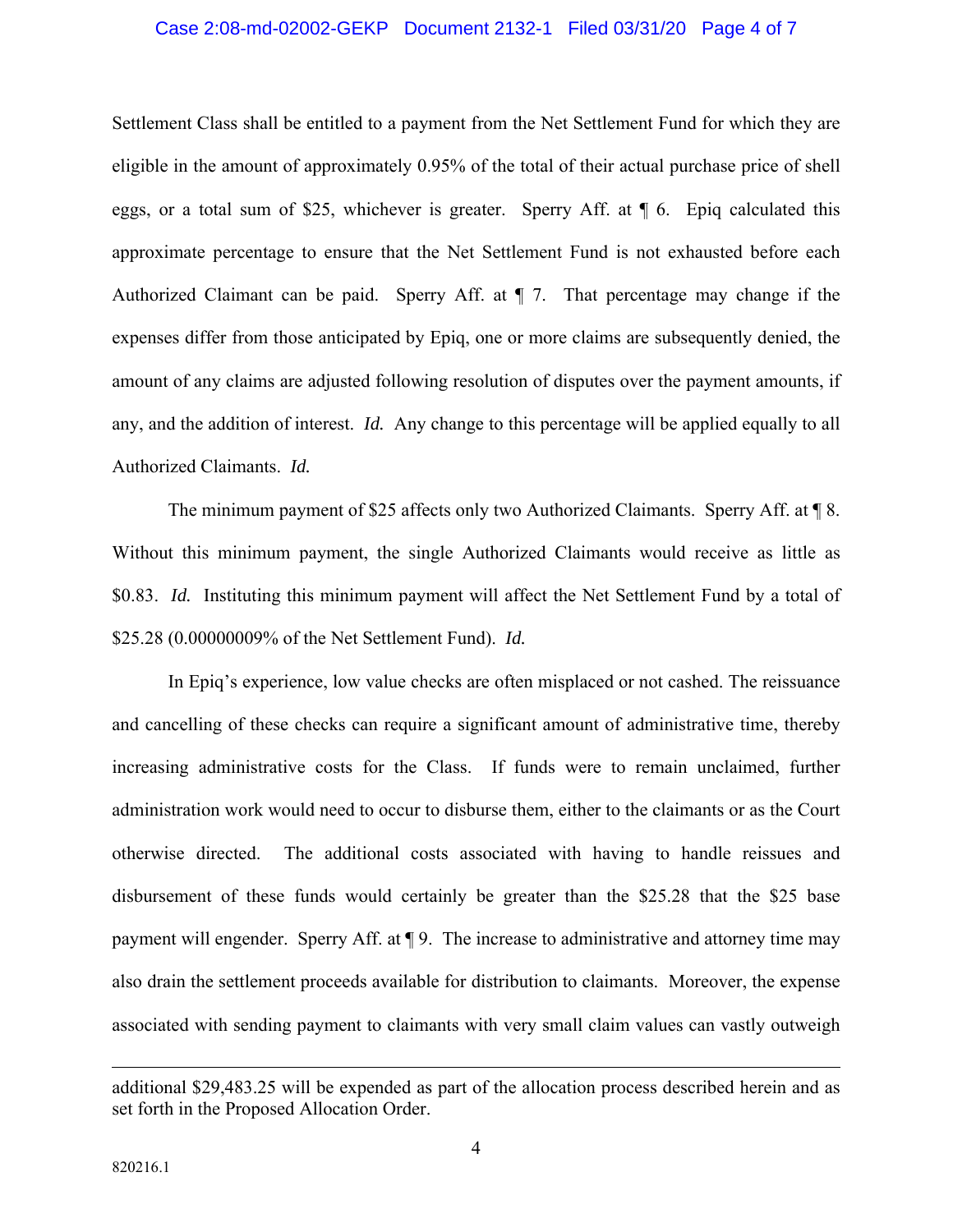#### Case 2:08-md-02002-GEKP Document 2132-1 Filed 03/31/20 Page 5 of 7

the value of payment. Sperry Aff. at ¶ 10. Therefore, based upon Epiq's recommendation, Co-Lead Counsel for the Direct Purchaser Plaintiffs determined that the \$25 minimum payment<sup>4</sup> to Authorized Claimants would ease administration costs and be the most fair, reasonable, and adequate plan for allocating the settlement proceeds.

 Any funds remaining in the Net Settlement Fund after these payments are "Excess Amounts." Sperry Aff. at  $\P$  11. If there are Excess Amounts, then the payments to the MFI Authorized Claimants will be increased by an equal percentage until the Net Settlement Funds are exhausted. Sperry Aff. at  $\P$  12. Through this approach, each Authorized Claimant will receive their approximate *pro rata* share of the entire settlement proceeds available for distribution. Sperry Aff. at ¶ 13.

 Within 20 days of the issuance of the Proposed Allocation Order, Epiq will identify and submit to Co-Lead Counsel an accounting of the payments to each Authorized Claimant that Epiq intends to pay. Sperry Aff. at ¶ 14. At the same time, Epiq will provide Michael Foods' counsel sufficient information to (i) identify, for each Individual Settlement Fund, the aggregate of all amounts Epiq intends to pay to Authorized Claimants and (ii) explain the calculation as provided for in this Allocation Order. *Id.*

 Within 14 days of such notice, Co-Lead Counsel will identify any issues or communicate their agreement with the payments proposed to be made by Epiq. Sperry Aff. at ¶ 15. If Co-

<sup>&</sup>lt;sup>4</sup> Minimum payments are designed to ensure that the administrative costs of processing, printing, and mailing settlement checks does not exceed the value of a claim, and have been consistently upheld in federal courts, even in amounts greater than the \$20 requested here. *See, e.g., In re Merrill Lynch & Co. Research Reports Sec. Litig.*, No. 02 MDL 1484, 2007 U.S. Dist. LEXIS 93423, at \*32 (S.D.N.Y. Dec. 20, 2007) (approving \$50 minimum distribution amount "to foster the efficient administration of the settlement"); *Mehling v. New York Life Ins. Co.,* 248 F.R.D. 455, 463 (E.D. Pa. 2008) (\$50 minimum payment approved).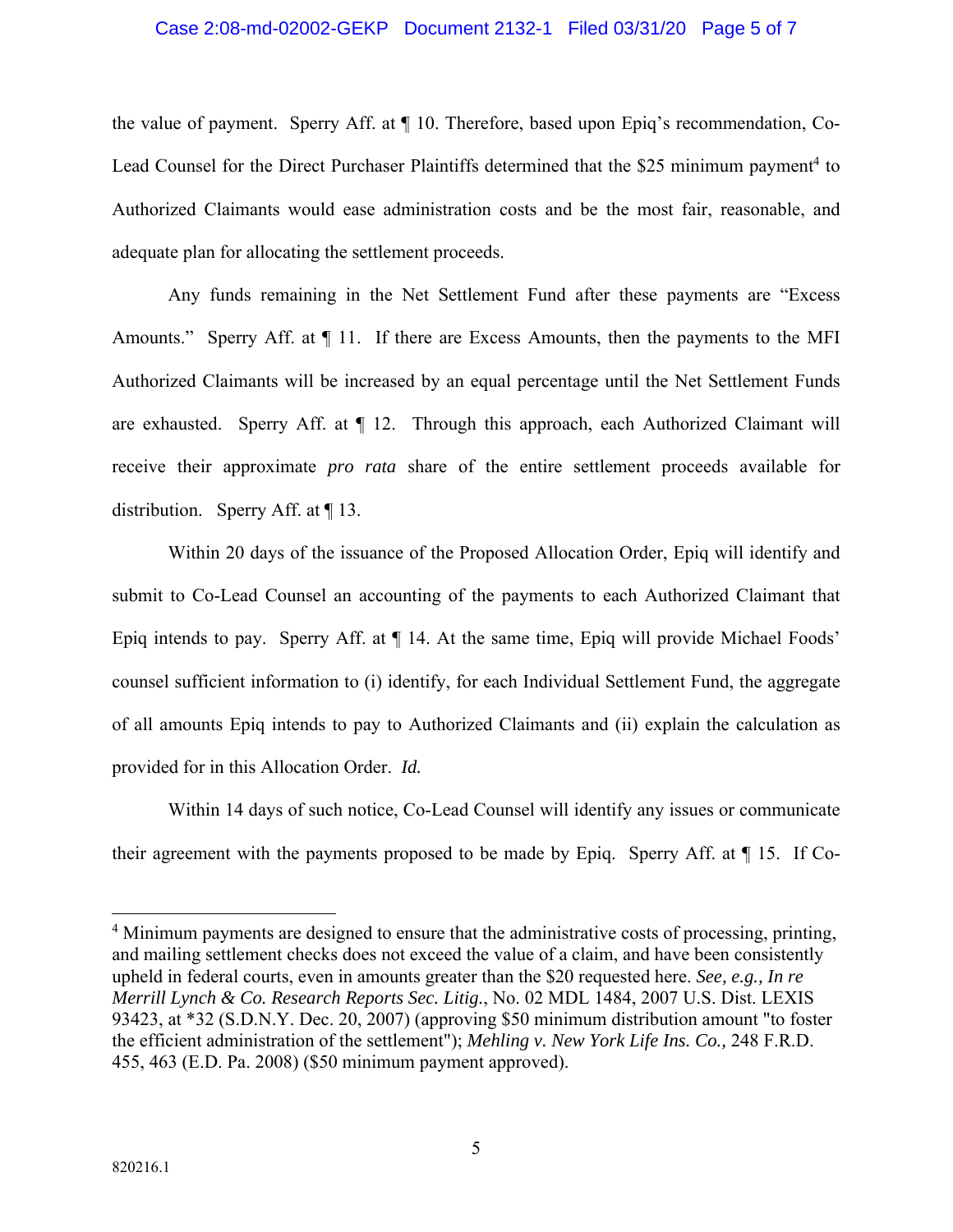#### Case 2:08-md-02002-GEKP Document 2132-1 Filed 03/31/20 Page 6 of 7

Lead Counsel agrees with the payments proposed to be made by Epiq, then Epiq will notify each Authorized Claimant of the proposed payments. *Id.* The Authorized Claimants will then have 30 days to object to the proposed payment. *Id.* If an Authorized Claimant believes that the calculation of their recovery is inaccurate, then that Authorized Claimant will be required to submit additional information proving the correct calculation with their objection. Sperry Aff. at ¶ 16. If no such objections are received, then Epiq shall distribute payments accordingly. Sperry Aff. at  $\P$  17. If any objections are received, Co-Lead Counsel will attempt to resolve those objections. *Id.* If Co-Lead Counsel and Epiq are unable to agree on the appropriate payments to be made or to resolve any outstanding issues, then they will seek the assistance of the Court. *Id.* 

 For the foregoing reasons, Co-Lead Counsel respectfully submit that the allocation plan is fair, reasonable, and adequate. Therefore, DPPs respectfully request that the Court enter the Proposed Allocation Order and permit distribution of the Settlement Funds in accordance therewith.

Dated: March 31, 2020 Respectfully submitted,

 */s/ Mindee J. Reuben*\_\_\_\_\_\_\_\_\_\_\_\_\_\_\_\_\_\_\_\_\_\_\_\_ Mindee J. Reuben **LITE DEPALMA GREENBERG, LLC** 1835 Market Street, Suite 2700 Philadelphia, PA 19103 (267) 314-7980 (MJR Direct) (973) 623-0858 (fax) mreuben@litedepalma.com

 *Co-Lead Counsel and Liaison Counsel for Direct Purchaser Plaintiffs*

 Michael D. Hausfeld **HAUSFELD LLP** 1700 K. Street NW, Suite 650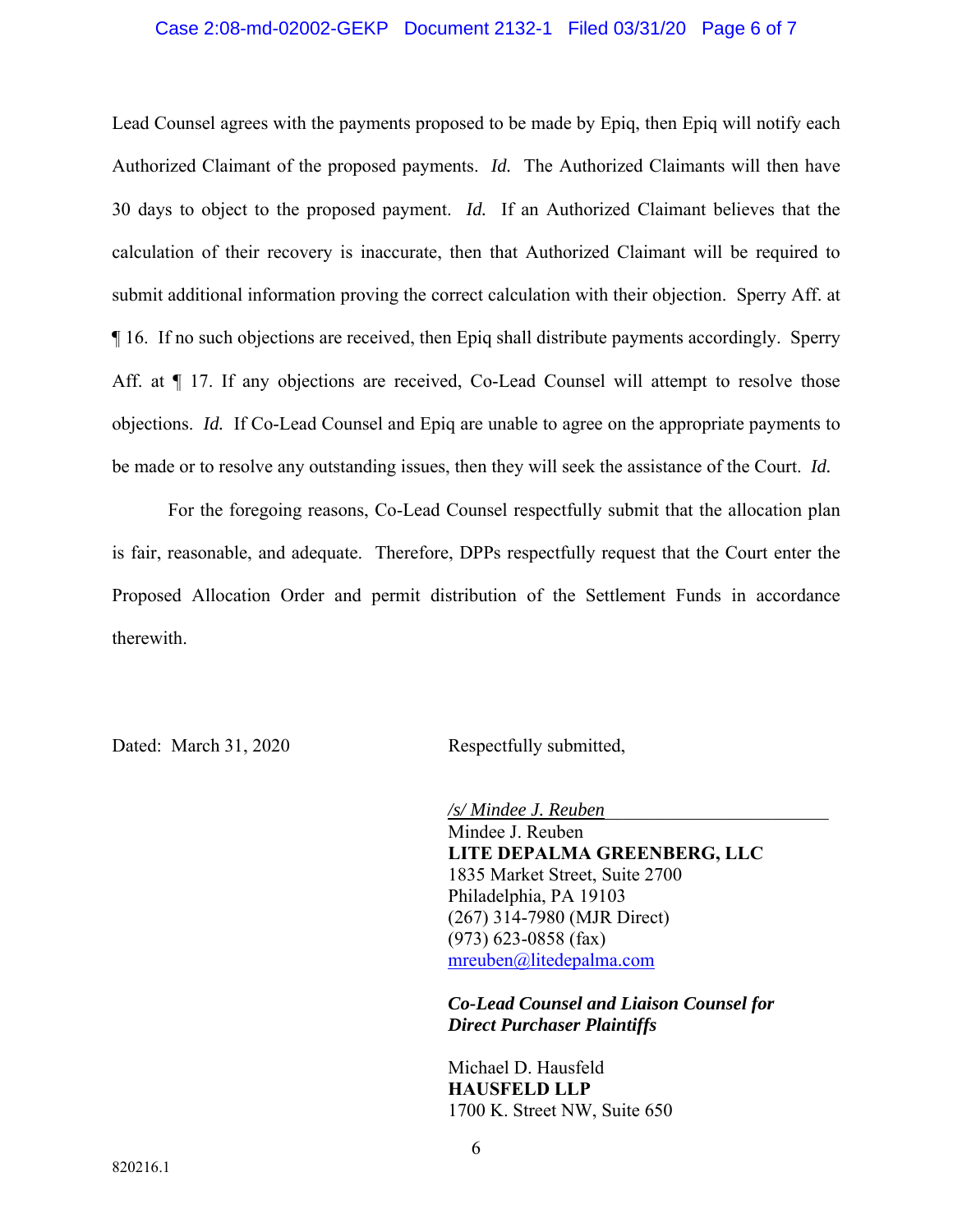Washington, DC 20006 (202) 540-7200 (202) 540-7201 (fax) mhausfeld@hausfeldllp.com

# *Co-Lead Counsel for Direct Purchaser Plaintiffs*

 Stanley D. Bernstein **BERNSTEIN LIEBHARD LLP**  10 East  $40^{th}$  Street,  $22^{nd}$  Floor New York, New York 10016 (212) 779-1414 (212) 779-3218 (fax) bernstein@bernlieb.com

# *Co-Lead Counsel for Direct Purchaser Plaintiffs*

 Stephen D. Susman **SUSMAN GODFREY L.L.P.**  560 Lexington Avenue, 15th Floor New York, NY 10022-6828 (212) 336-8330 (212) 336-8340 (fax) ssusman@susmangodfrey.com

 *Co-Lead Counsel for Direct Purchaser Plaintiffs*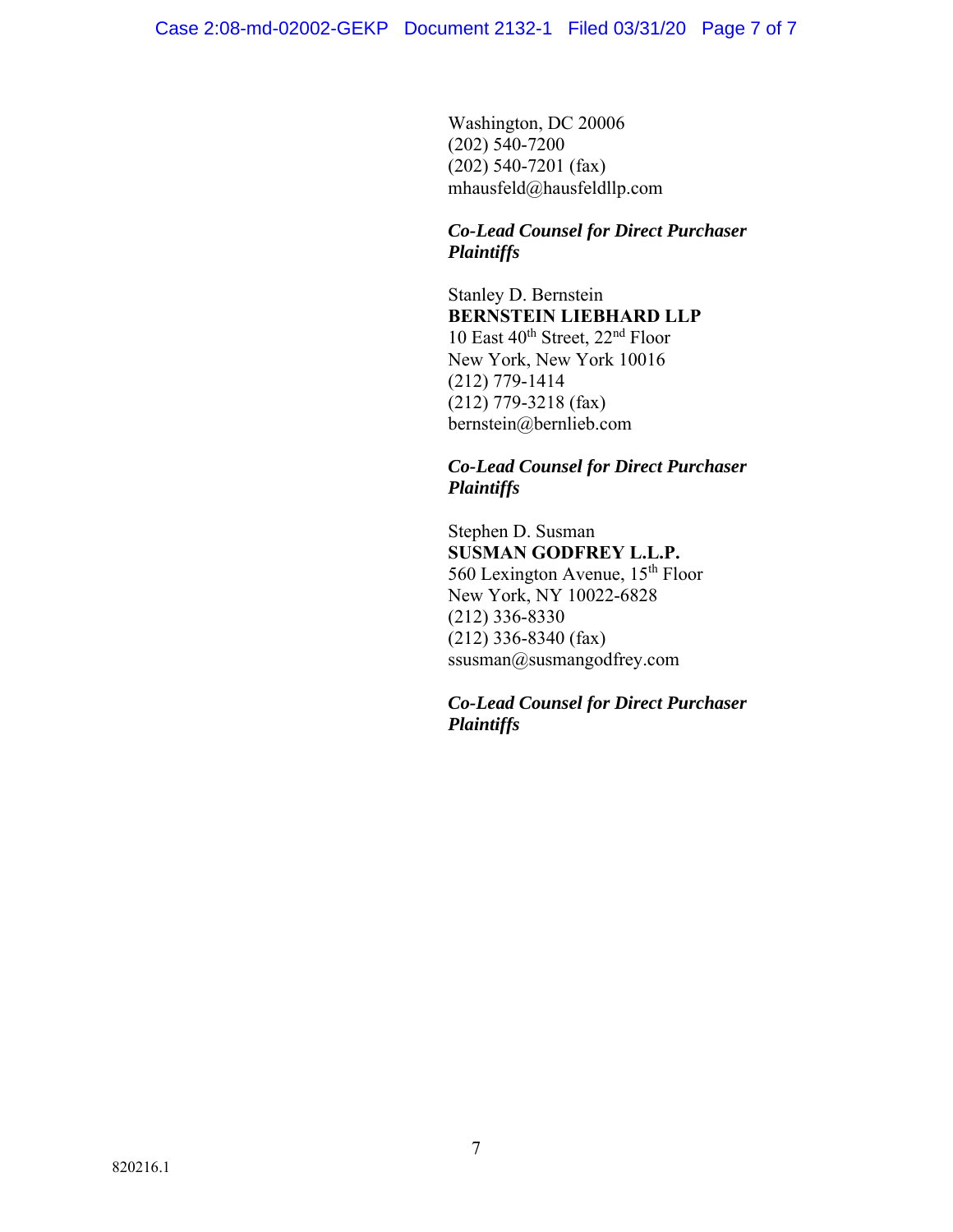## UNITED STATES DISTRICT COURT **EASTERN DISTRICT OF PENNSYLVANIA**

| IN RE: PROCESSED EGG PRODUCTS       |                     |
|-------------------------------------|---------------------|
| <b>ANTITRUST LITIGATION</b>         |                     |
|                                     |                     |
|                                     | <b>MDL No. 2002</b> |
|                                     | 08-md-02002         |
|                                     |                     |
| THIS DOCUMENT RELATES TO            |                     |
| <b>All Direct Purchaser Actions</b> |                     |

# **AFFIDAVIT OF PETER T. SPERRY** REGARDING ALLOCATION OF MICHAEL FOODS, INC., SETTLEMENT FUNDS

| STATE OF WASHINGTON |  |
|---------------------|--|
|                     |  |
| COUNTY OF KING      |  |

I, Peter T. Sperry, being duly sworn, states as follows:

 $\overline{1}$ . I am a Project Manager in Client Services at Epig Class Action & Claims Solutions, Inc. ("Epiq"), the Court-approved claims administration entity for the above-captioned litigation. The following statements are based upon my personal knowledge and information provided by other experienced Epiq employees working under my supervision, and, if called on to do so, I could and would testify competently thereto.

Epiq provides this Affidavit to assist Co-Lead Counsel in explaining how the  $2.$ Michael Foods, Inc. ("MFI") settlement proceeds will be distributed to appropriate class members if approved by the Court.

As used herein and in the Proposed Allocation Order, the Net Settlement Fund is  $3.$ defined as the amount of MFI settlement funds expected to remain available for distribution after (i) payments and expenses authorized under the Settlement Agreement and as approved by the

 $\mathbf{1}$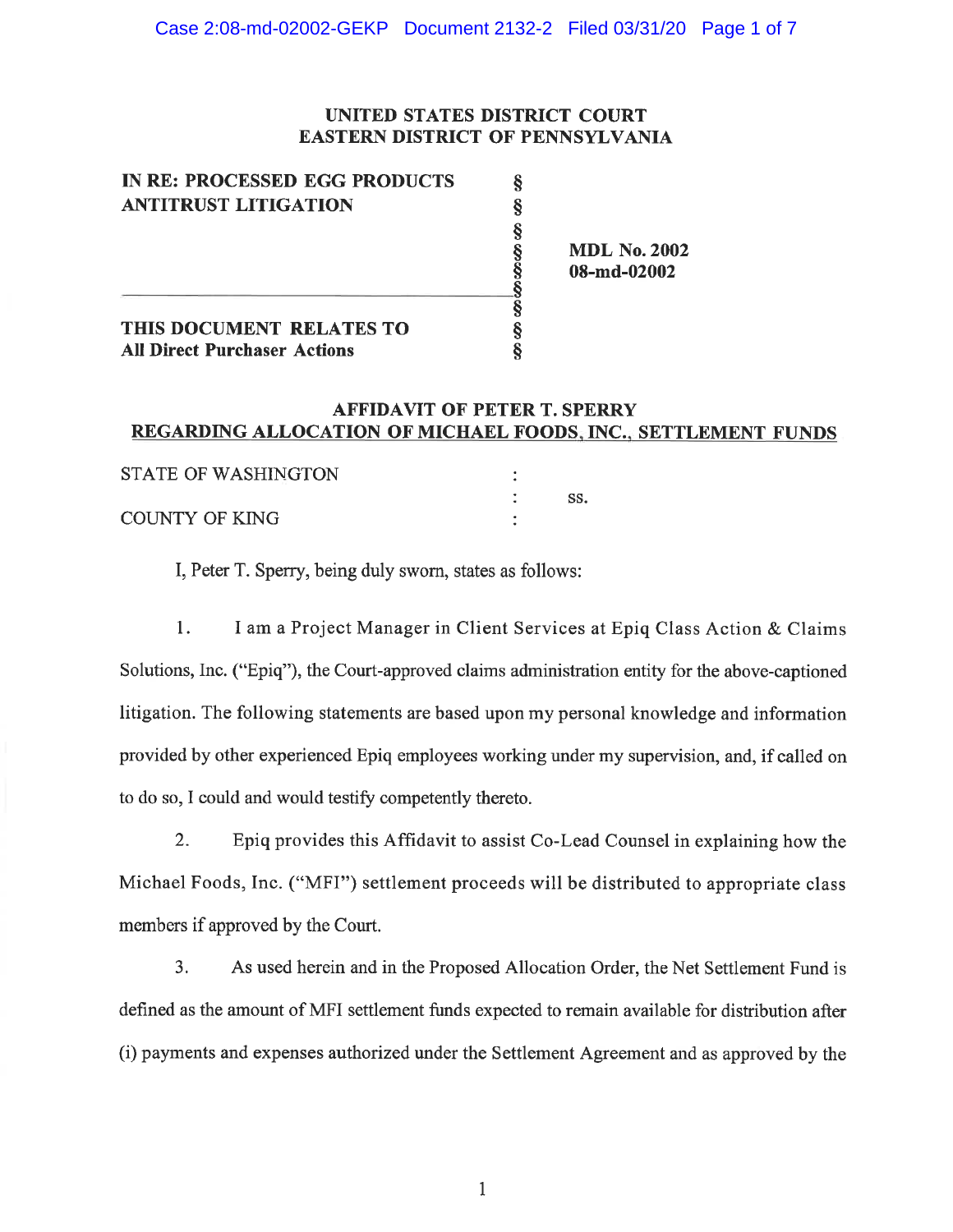## Case 2:08-md-02002-GEKP Document 2132-2 Filed 03/31/20 Page 2 of 7

Court, including those in connection with taxation matters or payments to the Claims Administrator (Docket No. 1481); (ii) any adjustment for the payment of attorneys' fees and expenses previously authorized by the Court (Docket Nos. 1481, 1570); and (iii) the addition of any interest accrued on the Settlement Fund.

 $\overline{4}$ . The total value of the Net Settlement Fund, at present, is \$47,814,070.01.<sup>1</sup>

5. The Net Settlement Fund will be allocated to Authorized Claimants. An

Authorized Claimant is a claimant that filed a valid, sworn, and timely Claim Form and who

submitted documents that the Claims Administrator determined are valid proof of purchase and

purchase price. Additionally, an Authorized Claimant must meet the following definition:

All individuals and entities that purchased Shell Eggs from caged birds in the United States directly from Defendants during the Class Period from September 9, 2004 through December 31, 2008.

Excluded from the Class are the Defendants, their co-conspirators, and their respective parents, subsidiaries, and affiliates, as well as any government entities. Also excluded from the Class are purchasers of "specialty" shell eggs (such as "organic," "certified organic," "free range," "cage free," "nutritionally enhanced," or "vegetarian fed") and purchasers of hatching eggs, which are used by poultry breeders to produce breeder stock or growing stock for laying hens or meat.

Authorized Claimants eligible under the terms of the MFI Settlement have submitted a total of

\$5,000,173,925.00 in valid Shell Egg purchases.

6. Next, each Authorized Claimant shall be entitled to a payment from the MFI Settlement Fund for the eligible Shell Egg purchases claimed for approximately 0.95% of their actual total purchase price of each Settlement Product, or a total sum of \$25, whichever is greater.

 $\mathbf 1$ Expenses related to notice and claims administration for the MFI Settlement, from inception through January 31, 2020, are \$188,693.61. The Claims Administrator estimates that an additional \$29,483.25 will be expended as part of the allocation process described herein and as set forth in the Proposed Allocation Order.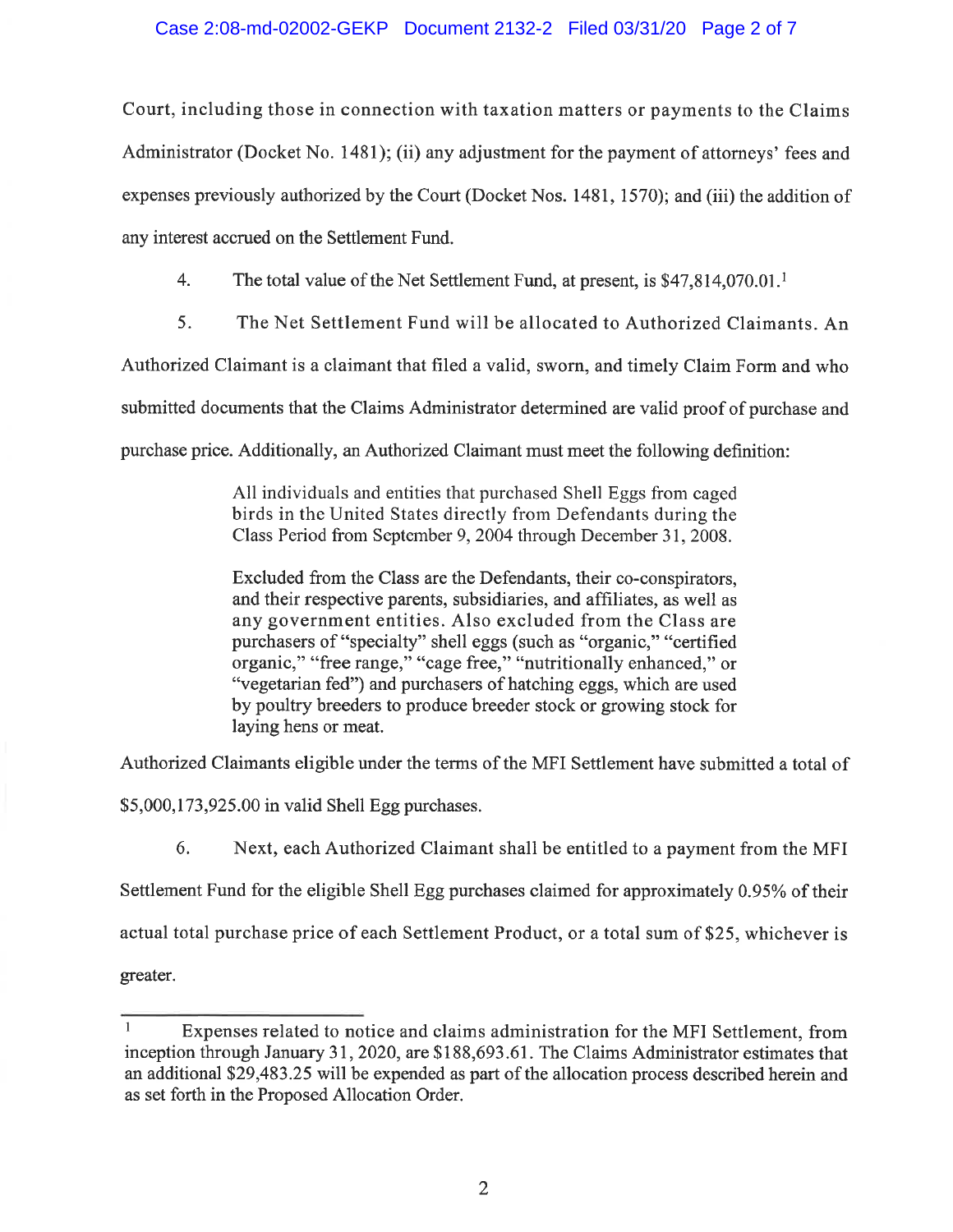#### Case 2:08-md-02002-GEKP Document 2132-2 Filed 03/31/20 Page 3 of 7

7. Epiq calculated the approximate percentage of actual purchase price to be paid based on the MFI Settlement Fund. In addition, Epiq calculated this approximate percentage to ensure that the MFI Settlement Fund is not exhausted before each Authorized Claimant could be paid. That percentage may change if the required expenses differ from those anticipated by Epiq, one or more claims are subsequently denied, the amount of claims are adjusted following final audits or resolution of disputes over the payment amounts, if any, and the addition of any interest. Any change to this percentage will be applied equally to all Authorized Claimants.

8. With the Court's approval, Epiq recommends that a \$25 base payment be authorized for Authorized Claimants. This proposed minimum payment affects only two (2) Authorized Claimants. Without this minimum payment, the Authorized Claimants would receive as little as \$0.83. Instituting this minimum payment will affect the Net Settlement Fund by a total of \$25.28 (0.00000009% of Net Settlement Fund).

9. In Epiq's experience, low value checks are often misplaced or not cashed. The reissuance and cancelling of these checks can require a significant amount of administrative time, thereby increasing administrative costs for the Class. If funds were to remain unclaimed, further administration work would need to occur to disburse them, either to the claimants or as the Court otherwise directed. The additional costs associated with having to handle reissues and disbursement of these funds would certainly be greater than the \$25.28 that the \$25 base payment will engender.

10. The increase to administrative and attorney time may also drain the settlement proceeds available for distribution to claimants. Moreover, the expense associated with sending payment to claimants with very small claim values can vastly outweigh the value of payment.

3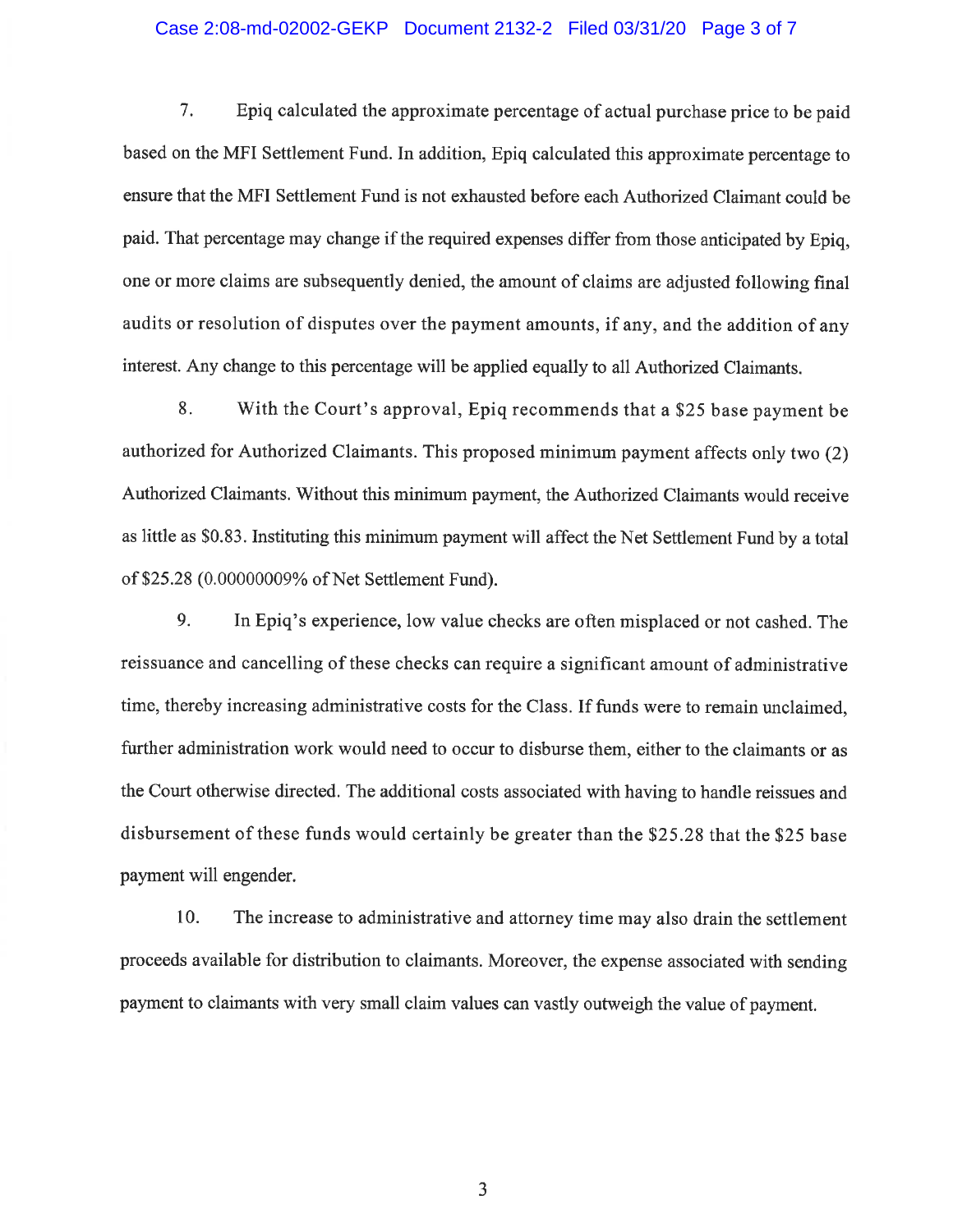#### Case 2:08-md-02002-GEKP Document 2132-2 Filed 03/31/20 Page 4 of 7

11. Any funds remaining in the MFI Settlement Fund for each Authorized Claimant after these payments are "Excess Amounts."

12. If there are Excess Amounts, then the Initial Authorized Payments for the Authorized Claimants will be increased by an equal percentage until the MFI Settlement Fund would be exhausted.

13. Through this approach, each Authorized Claimant will receive their approximate *pro rata* share of the entire settlement proceeds available for distribution.

14. Within 20 days of the issuance of the Proposed Allocation Order, Epiq will identify and submit to Co-lead Counsel an accounting of the payments to each Authorized Claimant that Epiq intends to pay. At the same time, Epiq will provide MFI's counsel sufficient information to (i) identify the aggregate of all amounts Epiq intends to pay to Authorized Claimants and (ii) explain the calculation as provided for in this Allocation Order.

15. Within 14 days of such notice, Co-lead Counsel will identify any issues or communicate their agreement with the payments proposed to be made by Epiq. If Co-lead Counsel agrees with the payments proposed to be made by Epiq, then Epiq will notify each Authorized Claimant of the proposed payments. The Authorized Claimants will then have 30 days to object to the proposed payment. Attached hereto as **Exhibit A** is the proposed letter Epig intends to send to Authorized Claimants.

16. If an Authorized Claimant believes that the calculation of their recovery is inaccurate, then that Authorized Claimant will be required to submit additional information proving the correct calculation along with their objection.

17. If no objections are received, then Epiq shall distribute payments according to the payment accounting as approved by Counsel. If any objections are received, Co-lead Counsel will attempt to resolve those objections. If Co-lead Counsel and Epiq are unable to agree on the

 $\overline{4}$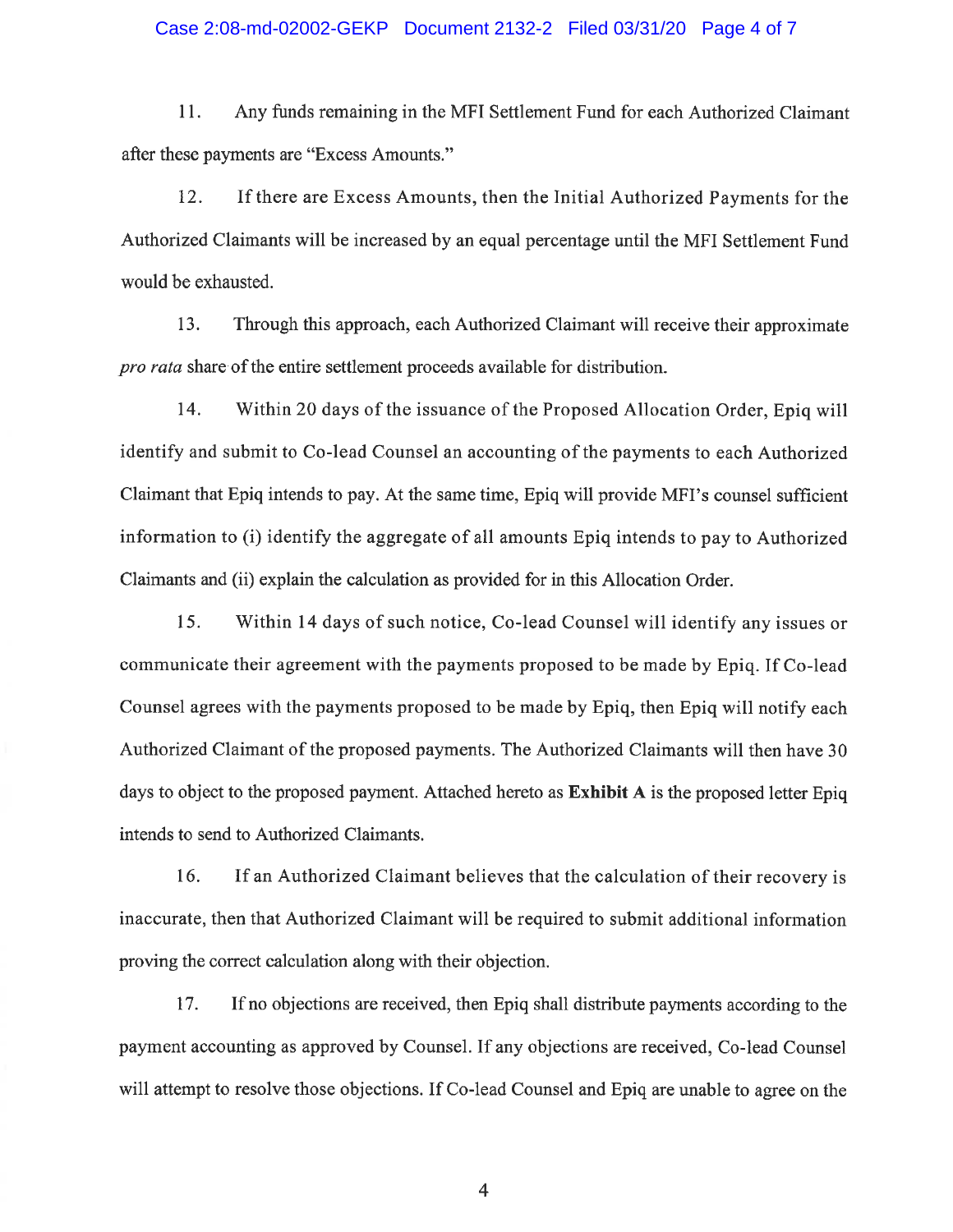appropriate payments to be made or to resolve any outstanding issues, then they will seek the assistance of the Court.

PETER T. SPERRY

Sworn before me this  $\frac{\partial \mathcal{L}}{\partial \mathbf{a}}$  of

 $, 2020$  $\alpha$ 

NOTARY PUBLIC

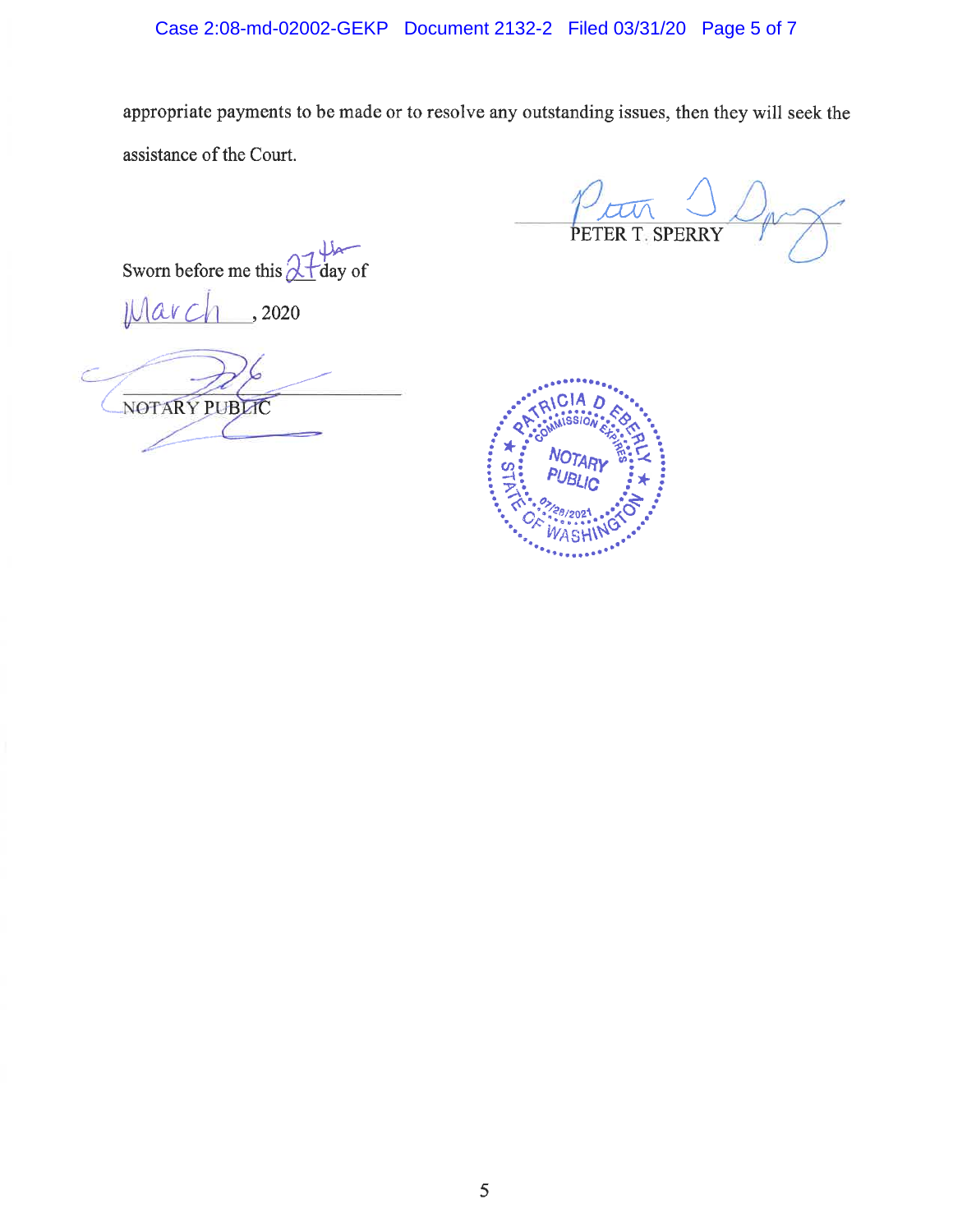Case 2:08-md-02002-GEKP Document 2132-2 Filed 03/31/20 Page 6 of 7

# Exhibit A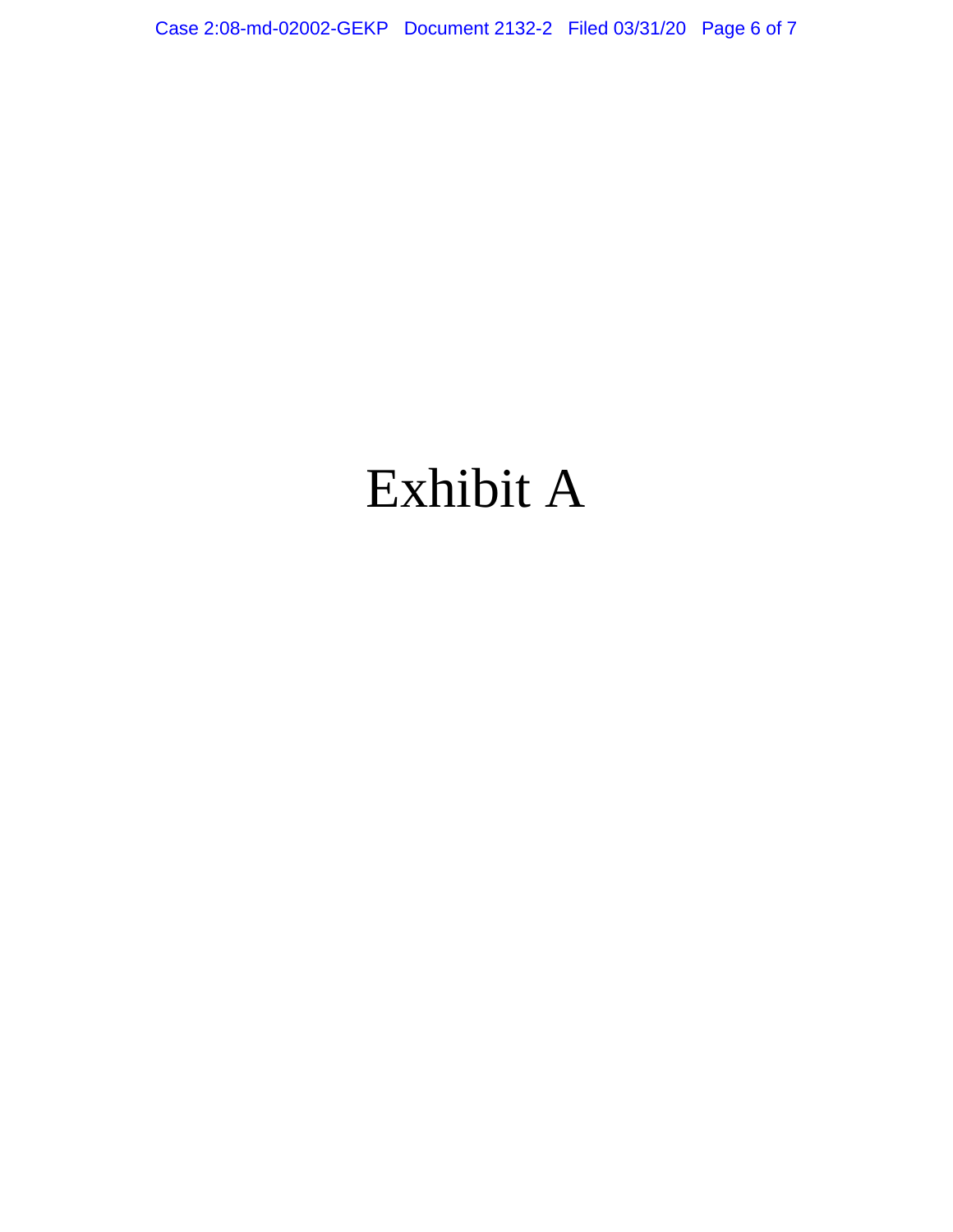## Case 2:08-md-02002-GEKP Document 2132-2 Filed 03/31/20 Page 7 of 7

In re Processed Egg Products Antitrust Litigation c/o Epiq P.O. Box 9476 Dublin, OH 43017-4576

Address 1 Address 2 Claim No: Address 3 City, State Zip

Name Date: Today's Date: Today's Date:

## **NOTICE OF CLAIM DETERMINATION**

Dear Claimant:

You submitted a Claim Form relating to the *In re Processed Egg Products Antitrust Litigation* (Michael Foods, Inc.). Your claim has been reviewed and determined to be eligible for payment.

Pursuant to the Court's Allocation Order, eligible Class Members are entitled to a payment in the amount of approximately 0.95% of their actual purchase price of documented and approved Settlement Products, or a total sum of \$25.00, whichever is greater. Following review of your Claim Form, the Claims Administrator determined that you had submitted **\$X,XXX,XXX.XX** in eligible Shell Egg purchases from named Defendants. The Claim Administrator anticipates your share of the Net Settlement Fund will be approximately **\$XX.XX.**

If you object to this determination and have evidence the proposed payment calculation is inaccurate, you may submit such evidence to *In re Processed Egg Products Antitrust Litigation*, c/o Epiq, P.O. Box 9476, Dublin, OH 43017-4576. Any response must be submitted to the Claims Administrator no later than **[Today's Date + 30 Days]** and be accompanied by a copy of this letter.

Sincerely,

The Claims Administrator